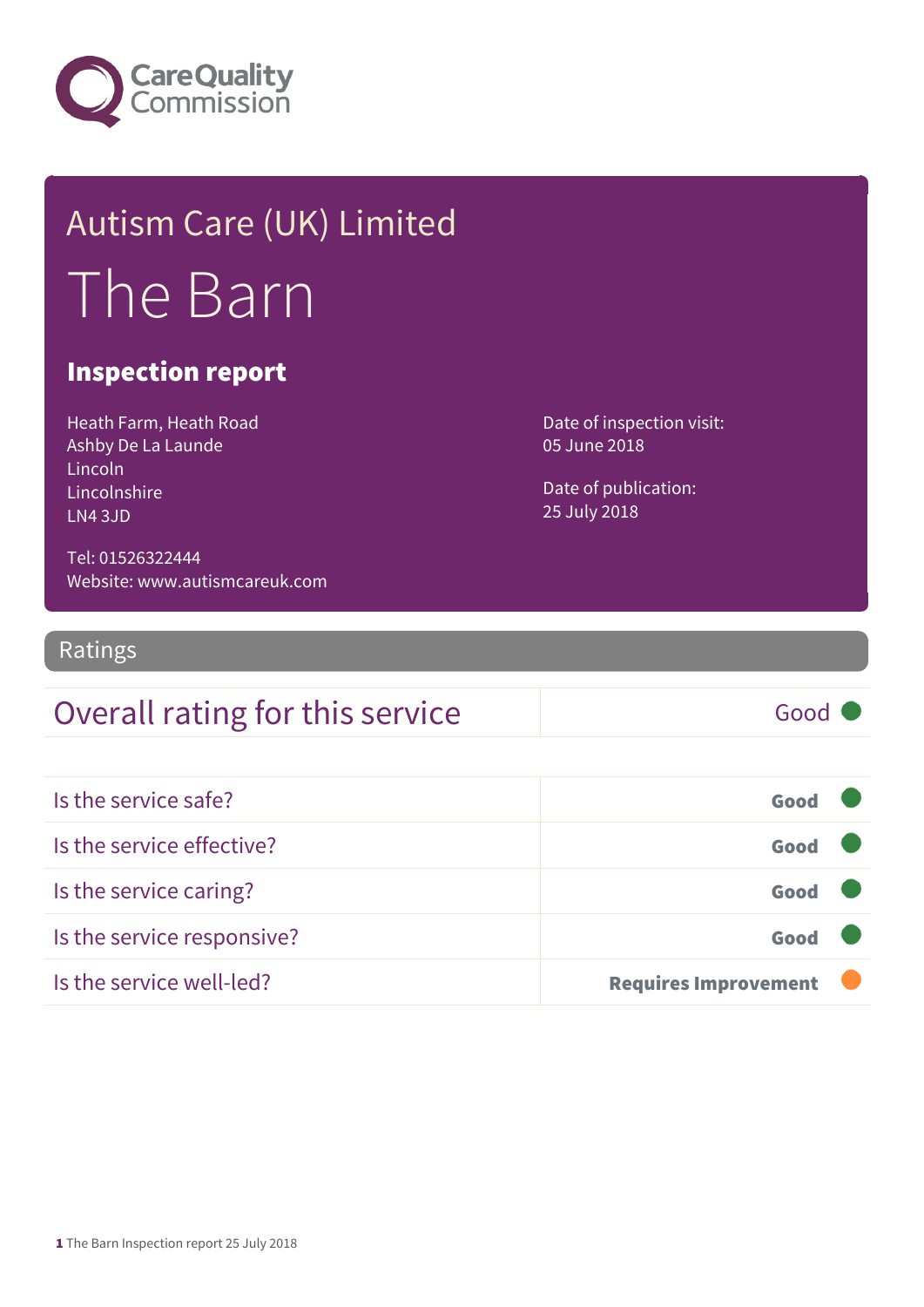#### Summary of findings

#### Overall summary

The Barn is a 'care home'. People in care homes receive accommodation and nursing or personal care as single package under one contractual agreement. CQC regulates both the premises and the care provided, and both were looked at during this inspection. It provides accommodation for people living with a learning disability. The home can accommodate up to ten people. At the time of our inspection there were ten people living in the home.

At the time of our inspection there was a not a registered manager in post but an application for the manager to be registered with CQC was in progress. A registered manager is a person who has registered with the Care Quality Commission to manage the service. Like registered providers, they are 'registered persons'. Registered persons have legal responsibility for meeting the requirements in the Health and Social Care Act 2008 and associated regulations about how the service is run. In this report when we speak about both the company we refer to them as being, 'the registered persons'.

At the last inspection the service was rated, 'Good'. At the present inspection the service remained 'Good'. At this inspection we found the evidence continued to support the overall rating of good and there was no evidence or information from our inspection and ongoing monitoring that demonstrated serious risks or concerns. However improvements were required in the 'well led' domain. This inspection report is written in a shorter format because our overall rating of the service has not changed since our last inspection.

Medicines were managed safely. However, we found that staff had not followed their medicines policy when completing medicine records.

Where people were unable to make decisions arrangements had been made to ensure decisions were made in people's best interests.

Suitable quality checks were being completed and the provider had ensured that there was enough staff on duty. In addition, people told us that they received person-centred care.

There were systems, processes and practices to safeguard people from situations in which they may experience abuse including financial mistreatment. Risks to people's safety had been assessed, monitored and managed so they were supported to stay safe while their freedom was respected. Background checks had been completed before new staff had been appointed.

There were arrangements to prevent and control infections and lessons had been learned when things had gone wrong.

Staff had been supported to deliver care in line with current best practice guidance. People were helped to eat and drink enough to maintain a balanced diet. People had access to healthcare services so that they received on-going healthcare support.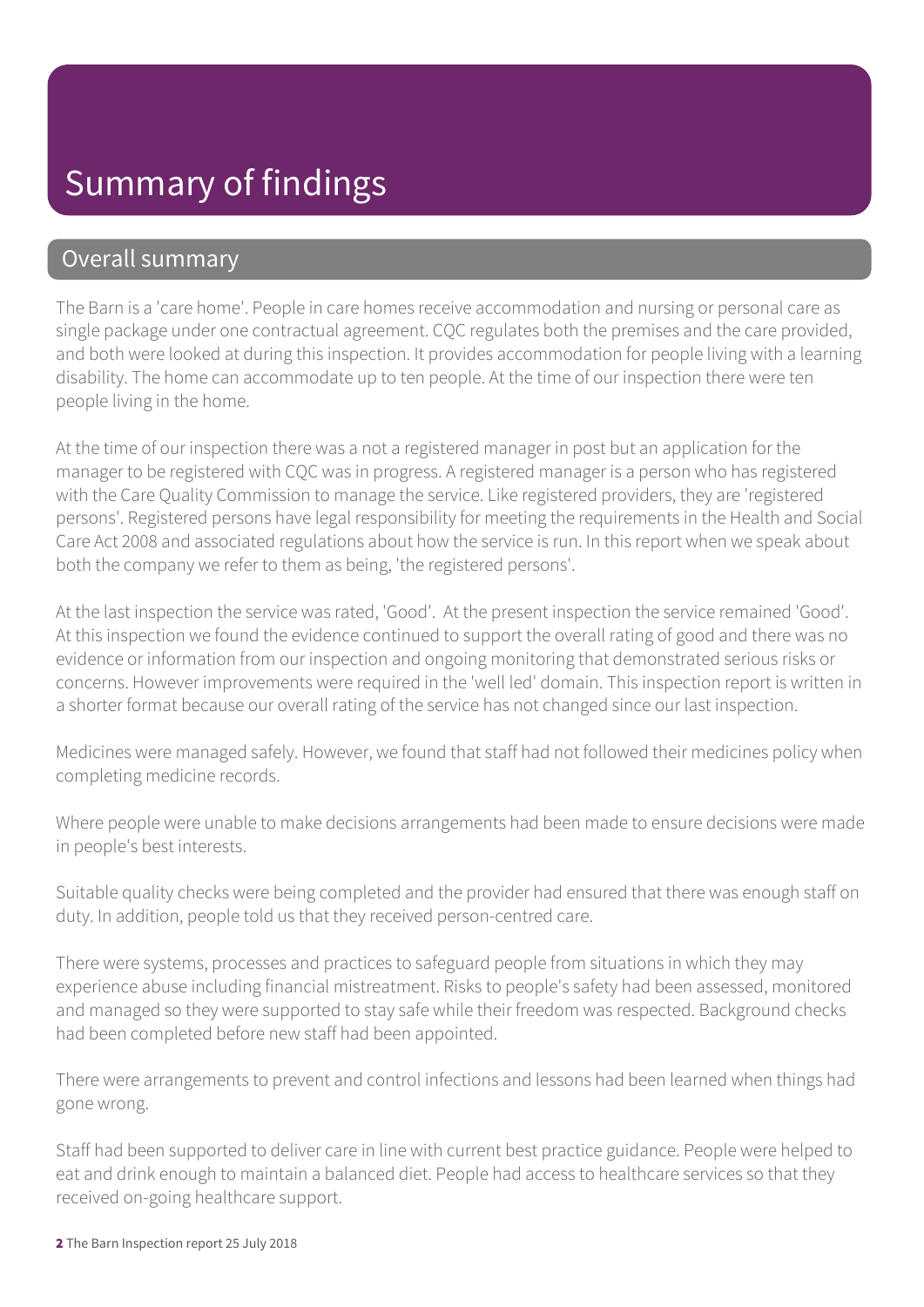People were supported to have maximum choice and control of their lives and to maintain their independence. Staff supported them in the least restrictive ways possible. The policies and systems in the service supported this practice.

People were treated with kindness, respect and compassion and they were given emotional support when needed. They had also been supported to express their views and be actively involved in making decisions about their care as far as possible. People had access to lay advocates if necessary. Confidential information was stored securely.

Information was provided to people in an accessible manner. People had been supported to access activities and community facilities. The manager recognised the importance of promoting equality and diversity. People's concerns and complaints were listened and responded to in order to improve the quality of care.

There was a positive culture in the service that was focused upon achieving good outcomes for people. They had also taken steps to enable the service to meet regulatory requirements. Staff had been helped to understand their responsibilities to develop good team work and to speak out if they had any concerns. People, their relatives and members of staff had been involved in the running of the service. The provider had put in place arrangements that were designed to enable the service to learn, innovate and ensure its sustainability. There were arrangements for working in partnership with other agencies to support the development of joined-up care.

Further information is in the detailed findings below.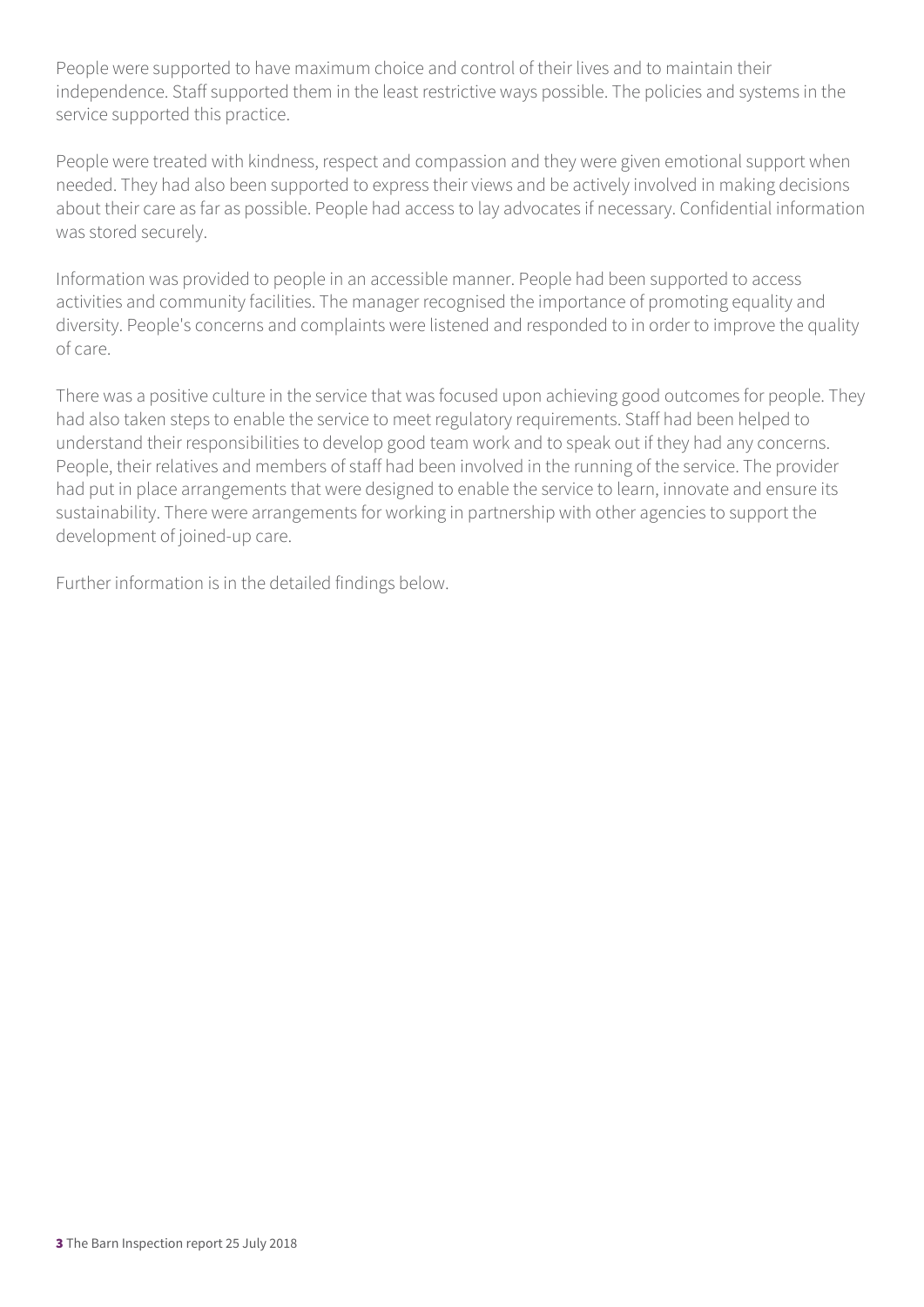#### The five questions we ask about services and what we found

We always ask the following five questions of services.

| Is the service safe?<br>The service remains Good                                                                                                                                                   | Good                        |
|----------------------------------------------------------------------------------------------------------------------------------------------------------------------------------------------------|-----------------------------|
| Is the service effective?<br>The service remains Good                                                                                                                                              | Good                        |
| Is the service caring?<br>The service remains Good                                                                                                                                                 | Good                        |
| Is the service responsive?<br>The service remains Good                                                                                                                                             | Good                        |
|                                                                                                                                                                                                    |                             |
| Is the service well-led?                                                                                                                                                                           | <b>Requires Improvement</b> |
| The service has deteriorated to Requires Improvement<br>Actions to improve quality were not always dated or completed.<br>Checks on the quality of the service were not consistently<br>effective. |                             |
| A refurbishment plan was in place but actions were behind.                                                                                                                                         |                             |
| A registered manager was not in post at the time of our<br>inspection but one has subsequently been registered with CQC.                                                                           |                             |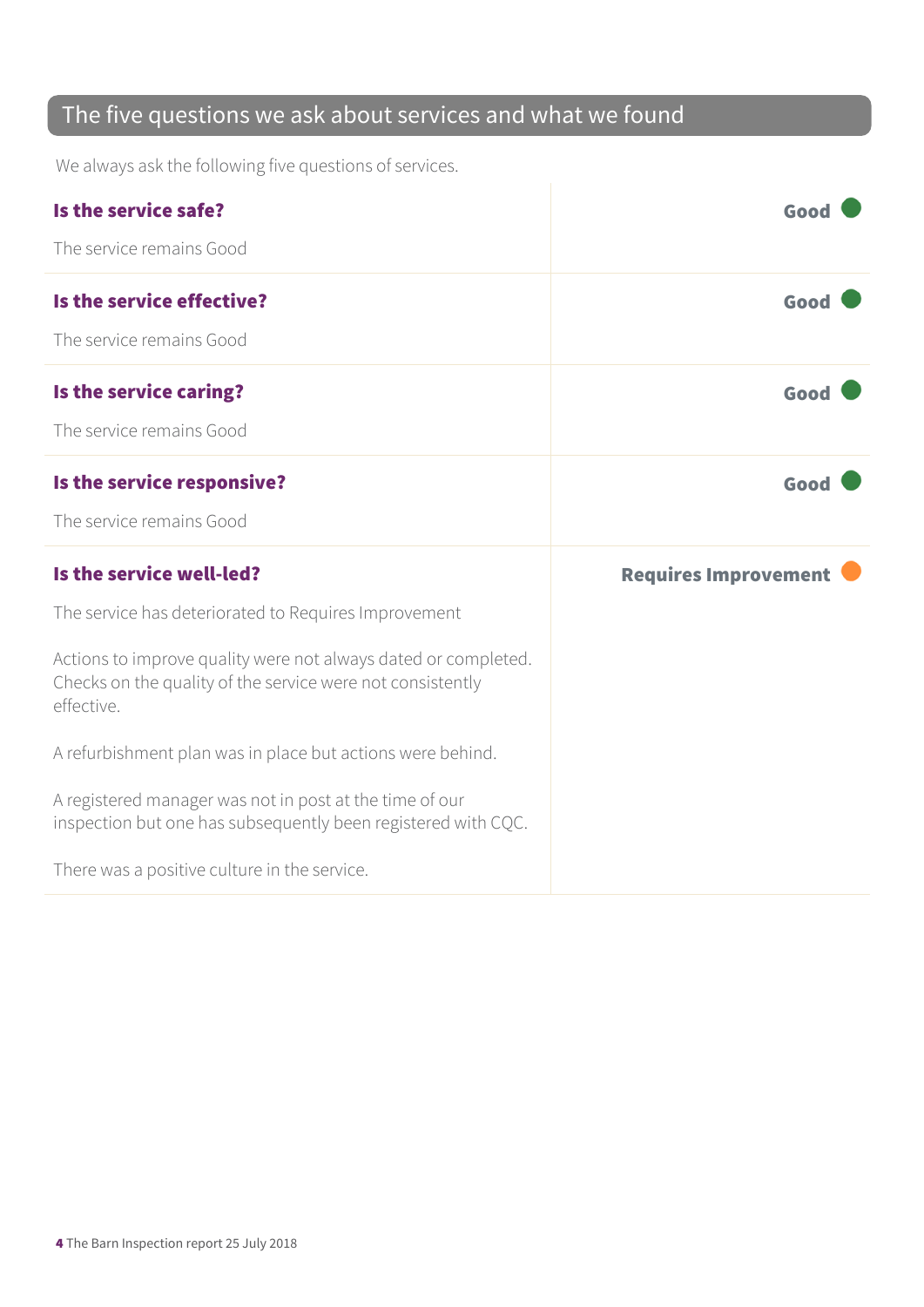

# The Barn

Detailed findings

#### Background to this inspection

We carried out this inspection under Section 60 of the Health and Social Care Act 2008 as part of our regulatory functions. This inspection was planned to check whether the provider is meeting the legal requirements and regulations associated with the Health and Social Care Act 2008, to look at the overall quality of the service, and to provide a rating for the service under the Care Act 2014. This was a comprehensive inspection.

This inspection took place on 5 June 2018 and was unannounced.

The inspection was carried out by an inspector and two Specialist Advisors. The specialist advisors had expertise in governance and the care of people living with a learning disability. Following the site visit an expert by experience contacted relatives by telephone. An expert-by-experience is a person who has personal experience of using or caring for someone who uses this type of care service. In this instance the care of people living with a learning disability.

Before the inspection we looked at information the registered persons sent us in the Provider Information Return. This is information we require providers to send us at least once annually to give some key information about the service, what the service does well and improvements they plan to make. We also examined other information we held about the service. This included notifications of incidents that the registered persons had sent us since our last inspection. These are events that happened in the service that the registered persons are required to tell us about.

During the inspection we spoke with two people who lived at the service, two members of care staff, the area manager and the manager. Following the inspection we spoke with one relative by telephone. We also looked at three care records and records that related to how the service was managed including staffing, training and quality assurance.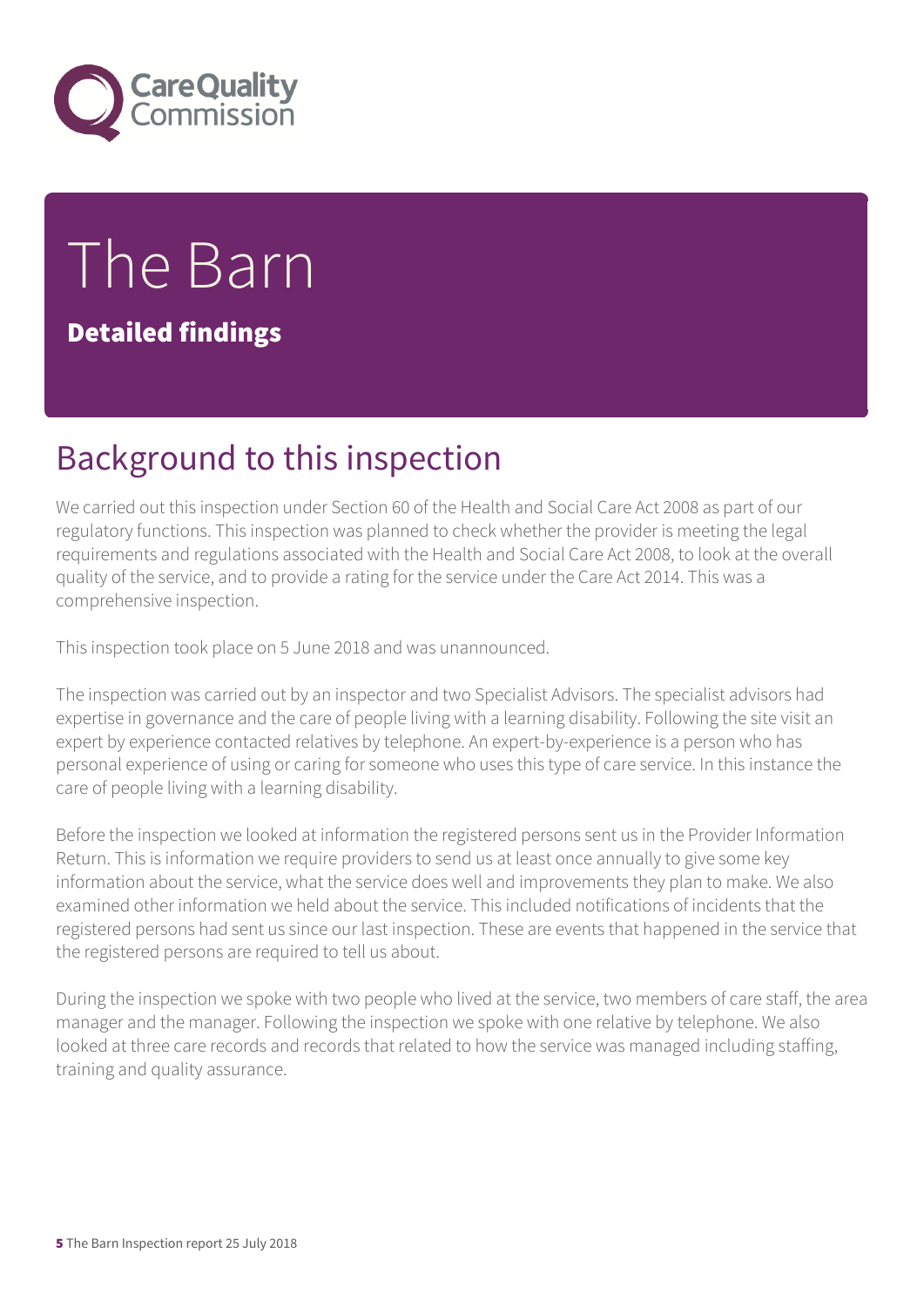#### Is the service safe?

# Our findings

The service was rated good at the last inspection and this time it remained 'Good' .

We observed the medicine round and saw people were given their medicines safely and according to their preferences. Medicine administration records (MARs) were completed according to the provider's policy. Medicine front sheets were in place and included information about allergies and how people liked to take their medicines. However we observed where written amendments had been made on two occasions these had not been signed and dated according to best practice. This meant it was not possible to check if records were accurate. Information to support staff when administering as required, (PRN) medicines, was available to staff to ensure people received their medicines when they needed them.

People told us that they felt safe living in the service. We saw evidence of people being supported to maintain their feeling of safety. Relatives also told us they were confident that their family members were safe. We found that risks to people's safety had been assessed, monitored and managed so that people were supported to stay safe while their freedom was respected. This included measures that had been taken to help people avoid preventable accidents. For example, risk assessments were in place to manage the risk of scalding when making a hot drink. Arrangements were in place to protect people in the event of situations such as fire or flood.

We found that the registered persons had ensured that lessons were learned and improvements made when things had gone wrong. Staff told us they received feedback on incidents and accidents. Records showed that arrangements were in place to analyse accidents and near misses so that they could establish how and why they had occurred. We also noted that actions had then been taken to reduce the likelihood of the same thing happening again.

There were systems, processes and practices to safeguard people from situations in which they may experience abuse. Records showed that care staff had completed training and had received guidance in how to protect people from abuse. We found staff knew how to recognise and report abuse both internally and externally to the service, so that they could take action if they were concerned that a person was at risk. They told us they thought people were treated with kindness and they had not seen anyone being placed at risk of harm.

Staff were supported to promote positive outcomes for people if they became distressed. For example, guidance was available in people's care plans so that they supported them in the least restrictive way. When we spoke with staff they were able to tell us about these. Medication Administration Records of five people were mapped to care records and incident reports and revealed that PRN medicines to manage complex behaviours tended not to be utilised to manage challenging behaviour.

The provider had ensured there was enough staff on duty to provide safe care to people. Staff said they thought there was sufficient staff although seven staff had left since January 2018. The manager told us they had put in place arrangements to ensure there were sufficient staff to support people. A member of staff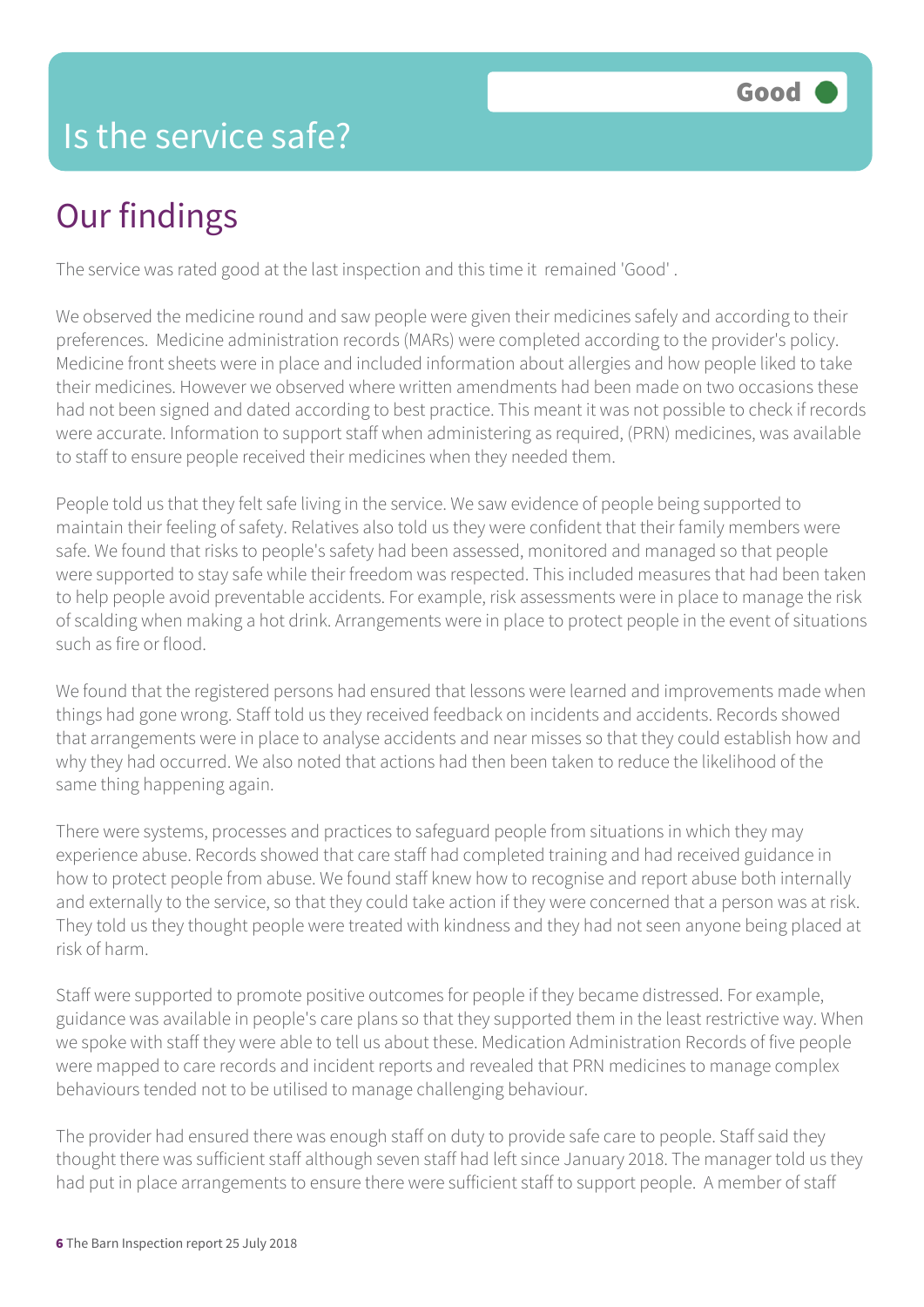told us, "We have a good staff team." A relative told us, "There are always enough staff on duty when I have been there."

We examined records of the background checks that the registered persons had completed when appointing new members of care staff. We found the registered persons had undertaken the necessary checks. These included checking with the Disclosure and Barring Service to show that the applicants did not have relevant criminal convictions and had not been guilty of professional misconduct. In addition, references had been obtained. These measures had helped to establish the previous good conduct of the applicants and to ensure that they were suitable people to be employed in the service.

People told us they felt the home was clean. Suitable measures were in place to prevent and control infection. A recent audit had been carried out and we saw actions which were required following the audit had been completed. Staff had received training and understood how to prevent the spread of infection.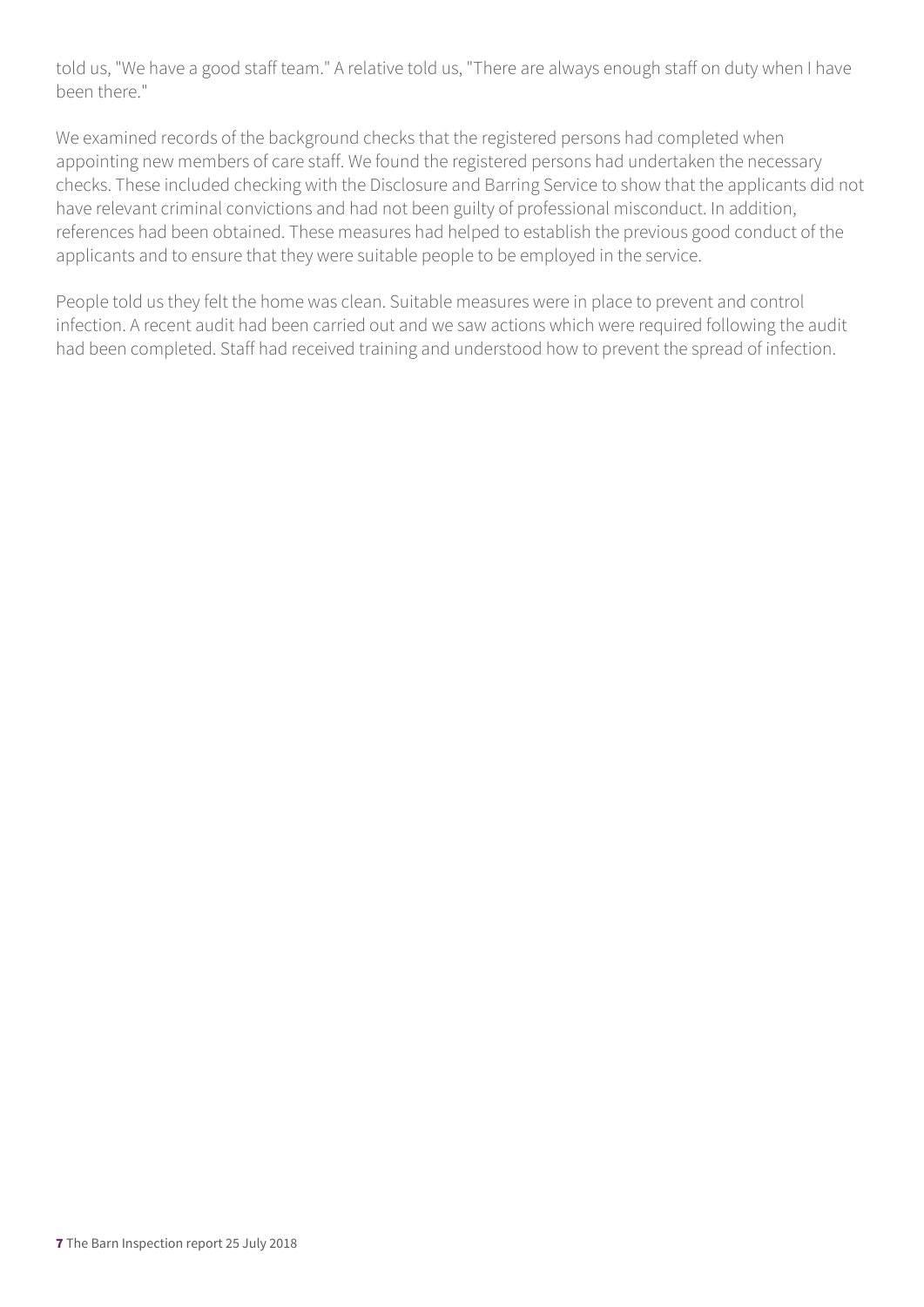#### Is the service effective?

# Our findings

We found that arrangements were in place to assess people's needs and choices so that care was provided to achieve effective outcomes. Records showed the manager had carefully established what assistance people required before they were admitted. Initial assessments had also considered any additional provision that might need to be made to ensure that people did not experience any discrimination. An example of this was establishing if people had cultural or ethnic beliefs that affected the gender of staff from whom they wished to receive personal care.

People were confident the staff knew what they were doing and had their best interests at heart. Members of staff told us and records confirmed that they had received introductory training before they provided people with care. As part of their initial training, new staff also completed the National Care Certificate which sets out common induction standards for social care staff. In addition, they had also received on-going refresher training to keep their knowledge and skills up to date. When we spoke with staff we found that they knew how to care for people in the right way and where people had specific needs arrangements had been put in place to provide training to staff. For example, training about autism and epilepsy. The provider also encouraged staff to study for nationally recognised qualifications in care and management.

Arrangements were in place for staff to receive one to one support and yearly reviews. Staff told us they had received one to one support and had found this useful. This is important to ensure staff have the appropriate skills and support to deliver care appropriately.

People were supported to eat and drink enough to maintain a balanced diet. Drinks and snacks were available to people throughout the day. A menu was in place however we saw people chose what they wanted to have for lunch. Staff told us they often cooked different meals for each person according to their wishes. A board was available for people to write their choices on.

Where people had specific dietary requirements we saw these were detailed in care records and staff were aware of these. For example one person required a healthy diet because of health issues.

People were supported to live healthy lives by receiving on-going healthcare support. Records confirmed that people had received all of the help they needed to see their doctor and other healthcare professionals such as specialist nurses, dentists, opticians and dieticians. The manager told us that the home had good relations with the local GP practice.

The Mental Capacity Act 2005 (MCA) provides a legal framework for making particular decisions on behalf of people who may lack the mental capacity to do so for themselves. The law requires that as far as possible people make their own decisions and are helped to do so when needed. When they lack mental capacity to make particular decisions, any made on their behalf must be in their best interests and as least restrictive as possible. We found that suitable arrangements had been made to obtain consent to care and treatment in line with legislation and guidance. Staff were supporting people to make decisions for themselves whenever possible. Records showed that when people lacked mental capacity the registered manager had put in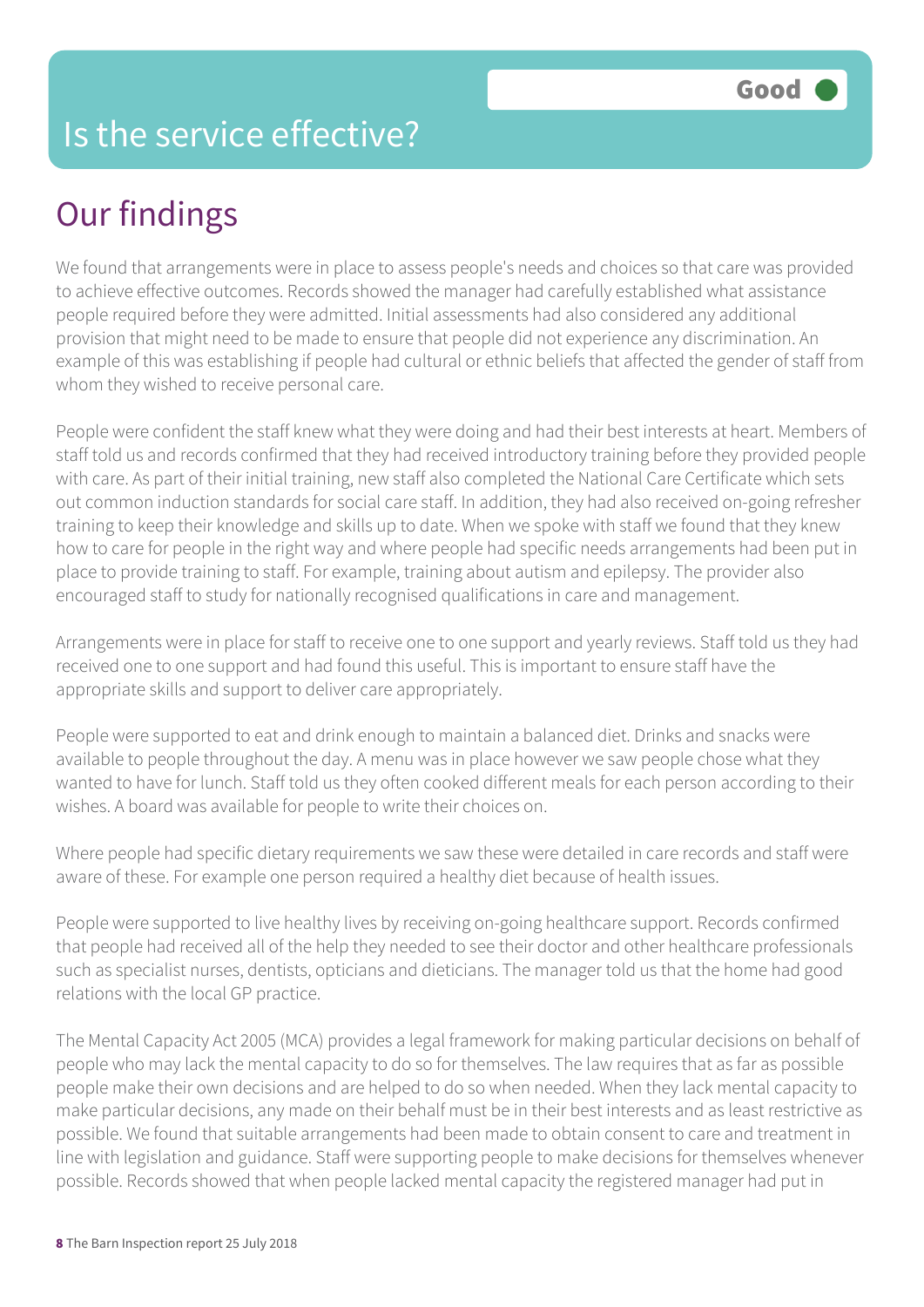place a decision in people's best interests. They demonstrated that people such as family members, advocate, service commissioners and social workers were involved in the discussions. People's care plans recorded the types of decisions they could make for themselves and the support they needed when they could not do so.

People can only be deprived of their liberty so that they can receive care and treatment when this is in their best interests and legally authorised under the MCA. The authorisation procedures for this in care homes and hospitals are called the Deprivation of Liberty Safeguards (DoLS). We checked whether the service was working within the principles of the MCA and whether any conditions on authorisations to deprive a person of their liberty were being met. We found where people were subject to DoLS the appropriate arrangements had been put in place. At the time of our inspection there were four people subject to a DoLS.

Where people required specialist equipment and furniture this had been provided. However we saw that there were areas of the home which required refurbishment and maintenance. For example the fencing in the garden area required repairing and decorating was required in some areas of the home.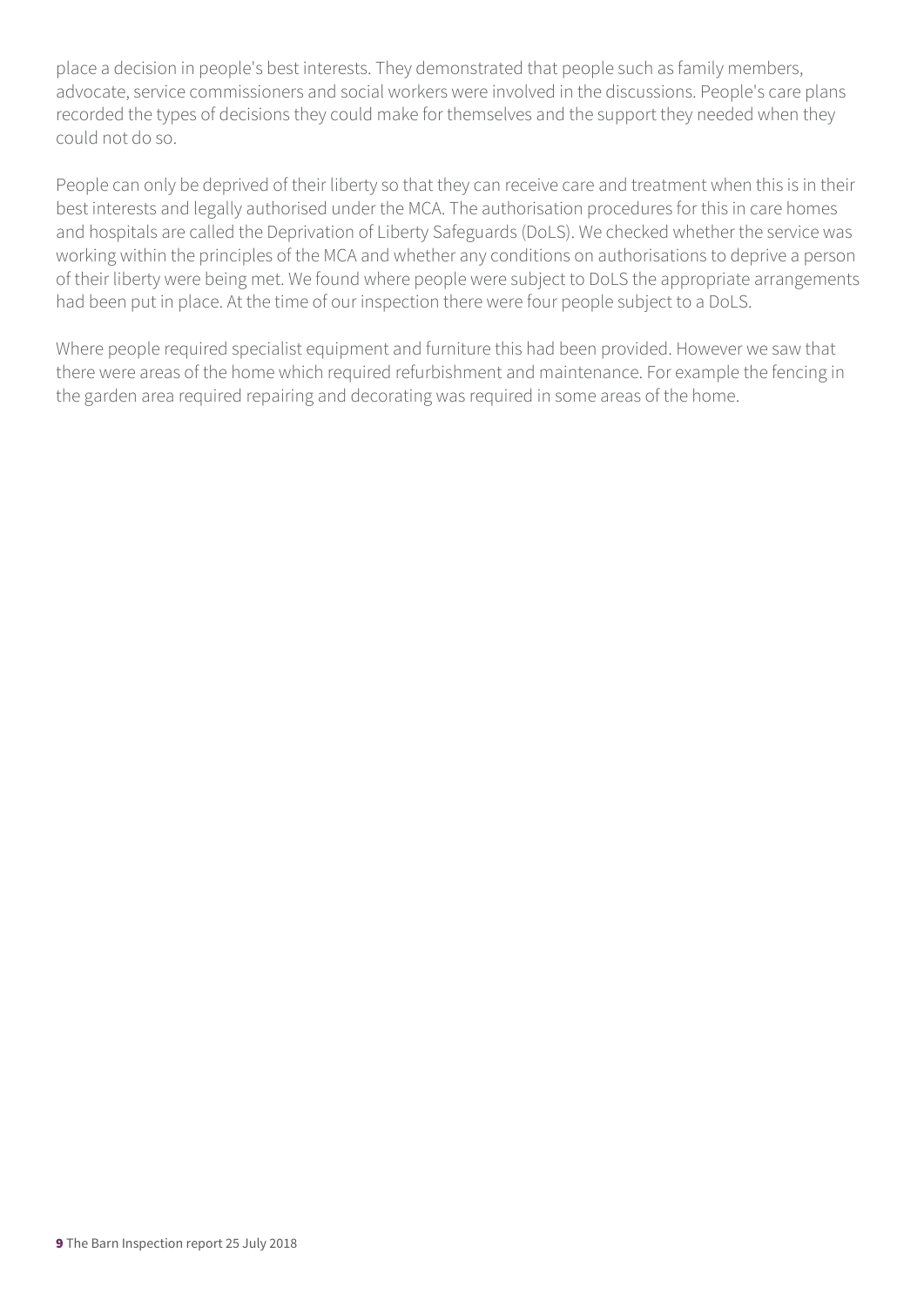#### Our findings

People and their relatives were positive about the care they received. A person told us, "Everything is fine in The Barn." Another person told us they liked living here. They said they chose the colours of their walls when the home was decorated. A relative told us, "[Family member] always seems happy and settled and willing to return to the unit, I find the staff to be helpful and approachable."

People told us staff were considerate. Where people required specific support to prevent them from becoming distressed this was detailed in their care records and guidance was in place to support staff. For example, one person preferred not to live in a group setting and a separate living area had been created for them. Another person found orientation of days difficult so staff supported them by using a calendar to communicate specific dates.

We found that people had been supported to express their views and be actively involved in making decisions about their care and treatment as far as possible. Staff told us about a person who was unable to communicate verbally but they were able to understand their wishes from their actions. For example, they would put their meal in the bin if they did not like it and staff would offer an alternative. Another person preferred to have a late breakfast and lunch and this was facilitated for them.

Most people had family, friends or representatives who could support them to express their preferences. We noted that the provider had access to local lay advocacy resources. Lay advocates are people who are independent of the service and who can support people to make decisions and communicate their wishes.

We observed people were encouraged to remain as independent as possible. For example, a person was supported to make their own snacks and drinks. Care records detailed what support was required.

People's privacy, dignity and independence were respected and promoted. People were called by their preferred name and records also referred to people by this. Staff told us about and recognised the importance of not intruding into people's private space and maintaining their privacy. For example, knocking on doors and asking people if they required support before providing it.

We found that suitable arrangements were in place to ensure that private information was kept confidential. Computer records were password protected so that they could only be accessed by authorised members of staff.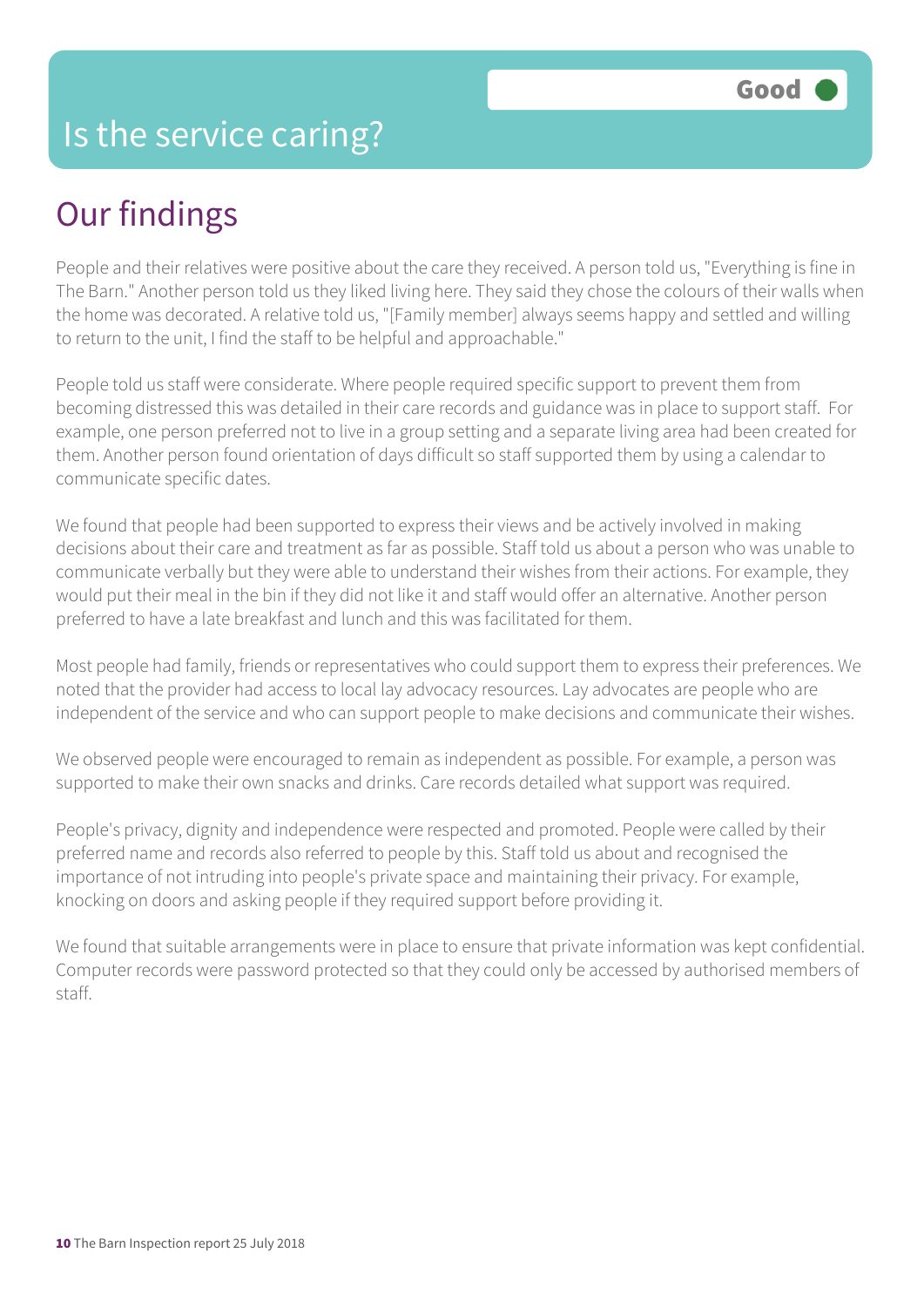## Our findings

People said that staff provided them with all of the assistance they needed. We found that people received personalised care that was responsive to their needs. Assessments had been completed before people came to live at the service. Records showed that staff had consulted with each person and their relatives about the care they wanted to receive and had recorded the results in an individual care plan. This helped staff to understand people's needs and wishes. Care plans were regularly reviewed to make sure that they accurately reflected people's changing needs and wishes. Where people's needs had changed this was detailed in care records. A relative told us, "'I have been once to the review but all that is done by other family members."

Information was included in the care record to inform staff about what was important to people. For example, information about people's family. We observed staff speaking to people about their past life experiences and families.

Care plans and other documents were written in a user-friendly way according to the Accessible Information Standard so that information was presented to people in an accessible manner. For example, where a person used an alternative name we saw the care record was written using that. Information was provided in a variety of formats to assist people to understand it.

Arrangements were in place to provide a range of activities on a daily basis. People had individual programmes however these were flexible according to people's preferences on the day. We observed people had access to transport so they could go out on visits. In addition staff were in the process of obtaining bus passes for two people in order to increase their access to facilities in the community. We observed people had been supported to have an annual holiday if they wished.

The manager told us they celebrated individual events such as birthdays and Easter and were planning a party for the royal wedding.

We noted that staff understood the importance of promoting equality and diversity. This included arrangements that had been made for people to meet their spiritual needs. Furthermore, the registered manager recognised the importance of appropriately supporting people if they identified as gay, lesbian, and bisexual and transgender.

Arrangements were in place to support people who could not communicate verbally. For example, care records detailed how staff should communicate with people. Staff told us that communication training was developed around individuals to ensure it met their needs and facilitated effective communication. We observed staff used different techniques when they communicated with people, for example writing things down and gestures.

There were arrangements to ensure that people's concerns and complaints were listened and responded to in order to improve the quality of care. There had been no formal complaints received since our last inspection. A complaints policy was available to people and people were aware of this. Regular meetings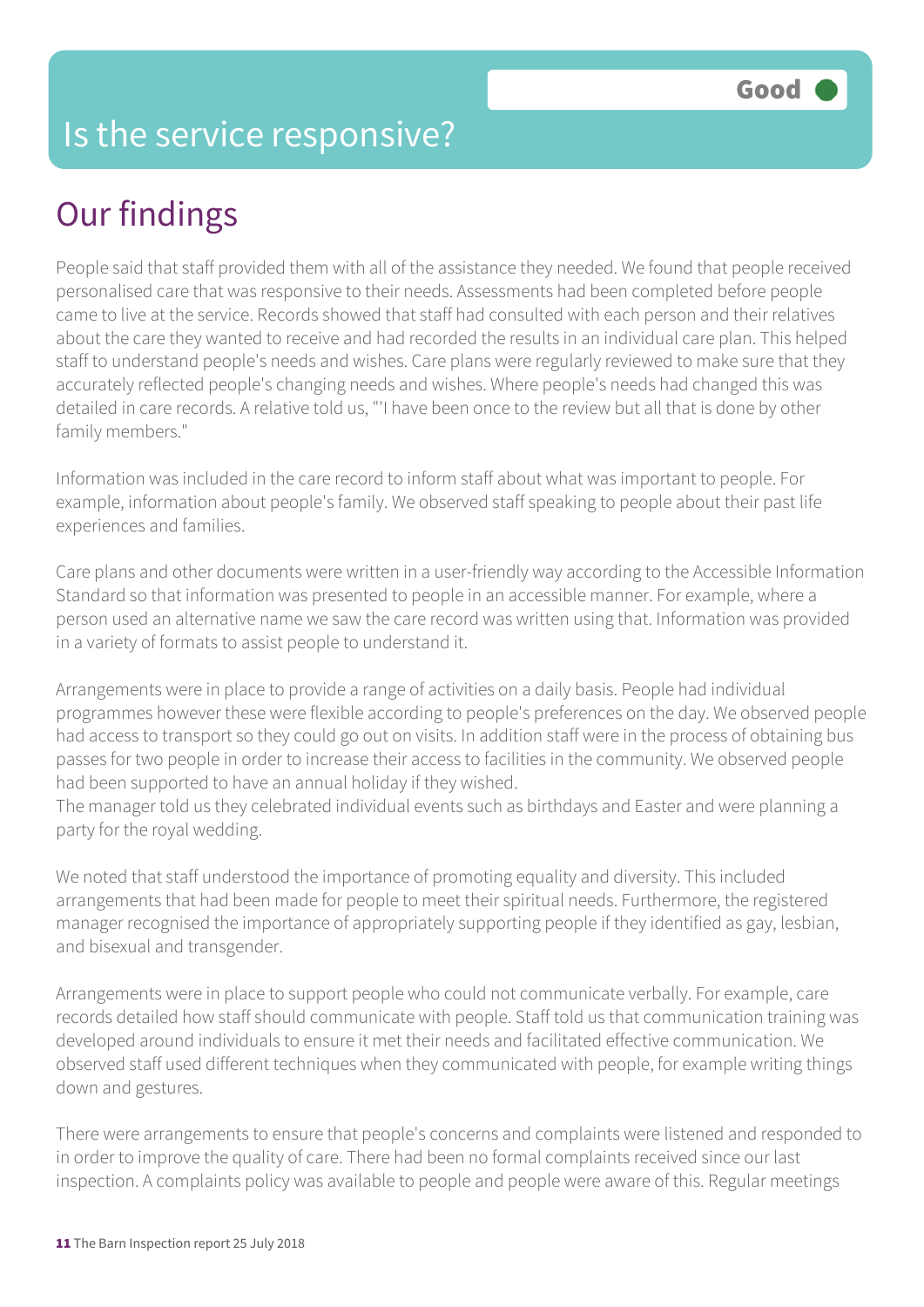were also held to facilitate people to be able to raise concerns. When we spoke with people they told us they would be happy to raise concerns if they had any.

At the time of our inspection there was no one receiving end of life care.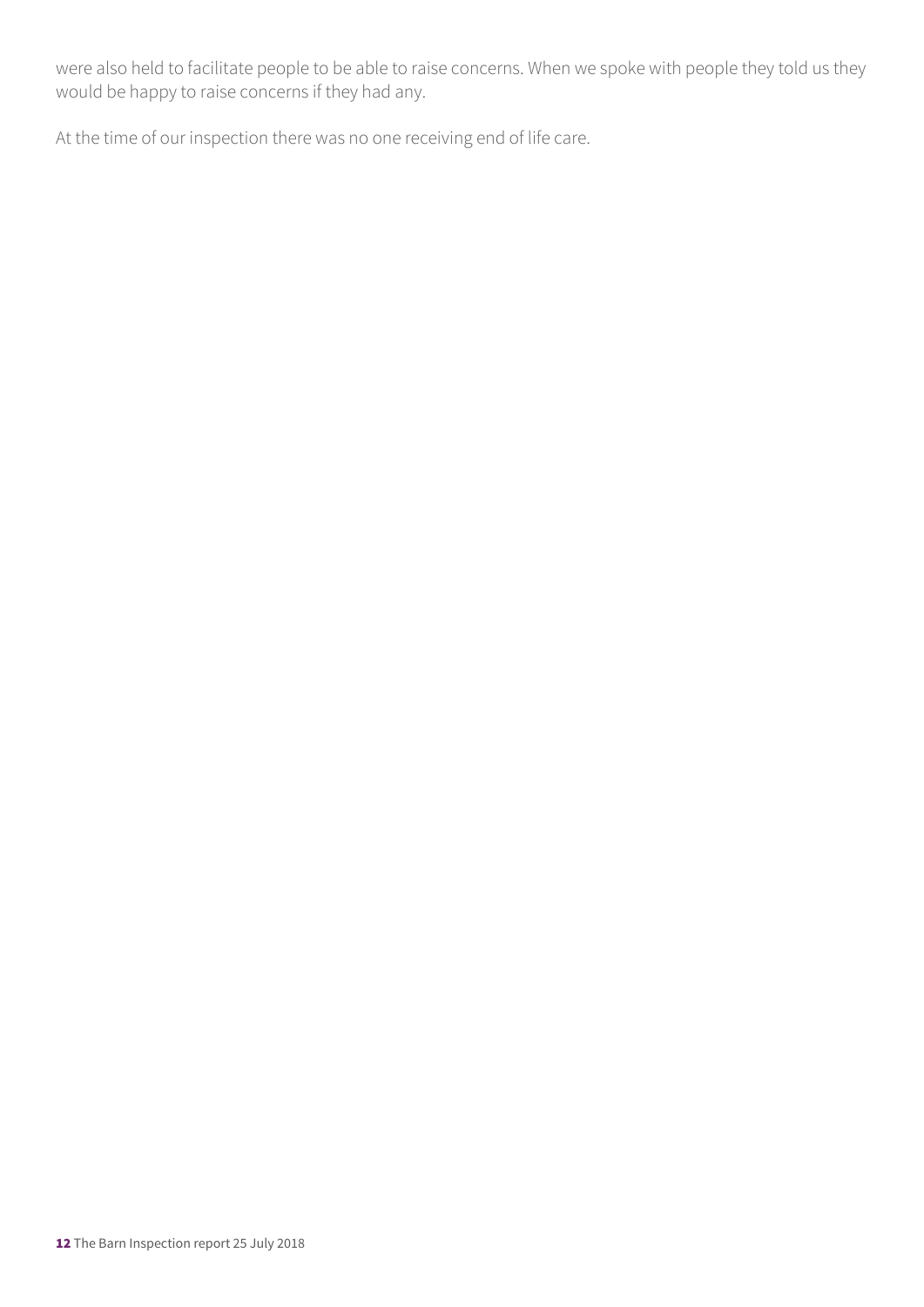#### Is the service well-led?

# Our findings

At our previous inspection this domain was Good. At this inspection we found the domain to have deteriorated to 'Requires Improvement'.

Regular checks were carried out on a range of issues such as health and safety, by the manager and also by an independent external assessor. However we observed that actions agreed from the checks did not always have a completion date to ensure action was taken. Records showed that the registered persons had regularly checked to make sure that people benefited from having all of the care and facilities they needed. These checks included making sure care was being consistently provided in the right way, and staff had the knowledge and skills they needed. However checks had not consistently identified issues. For example,we observed where written amendments had been made in medicine administration sheets, these had not been signed and dated according to best practice. This meant it was not possible to check if records were accurate. This issue had not been identified when checks had been carried out.

A refurbishment plan was in place but actions were behind. This meant the home was not maintained to a good standard. The issues had also been identified in an audit carried out in March 2018 and the actions required identified.

There was not a registered manager in post. The manager had submitted their application to register with CQC as registered manager. Following our inspection the provider confirmed there was a registered manager in post.

People and their relatives told us that they considered the service to be well run. There was a positive culture in the service that was focused upon achieving good outcomes for people. Staff told us they were confident that any concerns they raised would be taken seriously so that action could quickly be taken to keep people safe. Staff had been invited to complete an annual questionnaire anonymously to encourage their involvement in the service provision. Where staff worked a substantial amount of additional hours we saw welfare checks had been carried out with them. This ensured the additional work was not affecting their wellbeing.

In addition, we found that the registered persons had taken a number of steps to ensure that members of staff were clear about their responsibilities and to promote the service's ability to comply with regulatory requirements. Regular house meetings were held and staff received feedback with regard to issues in the home. In addition the provider had established annual meetings with nominated staff. However when we spoke with staff they were unaware of when these meetings were held.

We found that people who lived in the service, their relatives and members of staff had been engaged in the running of the service. For example people were involved in the recruitment of staff. We observed on the day of inspection interviews were being held and two people were involved in these. Another person provided training to staff about living with autism. Regular house meetings were held with people who lived at the service and staff to discuss the running of the home.